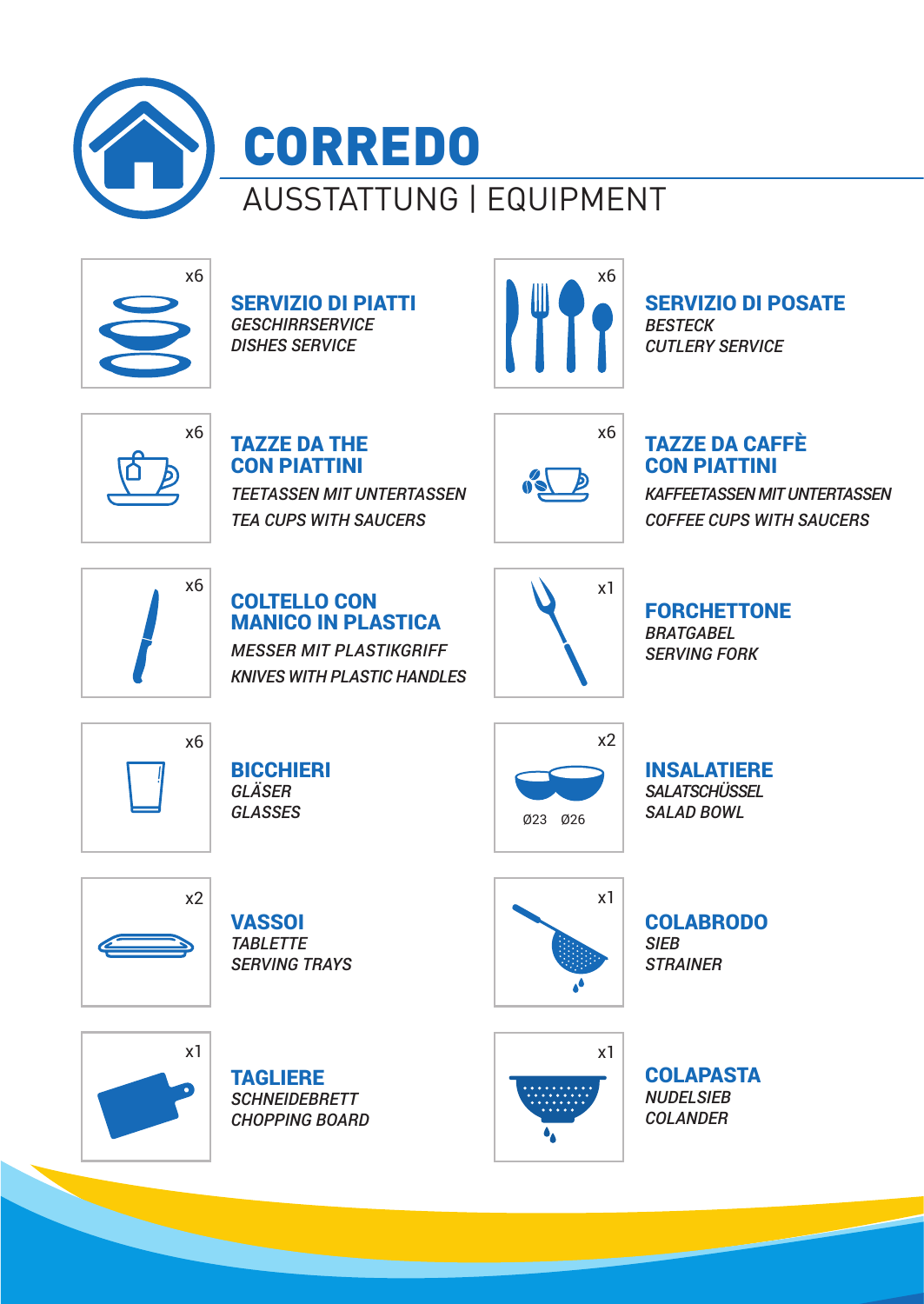# AUSSTATTUNG | EQUIPMENT CORREDO





**SCHIUMAROLA** *SCHAUMLÖFFEL SKIMMING SCOOP*



FORBICI *SCHERE SCISSOR*



MESTOLO SPAGHETTI *NÜDELLÖFFEL SPAGHETTI SCOOP*



POSATE INSALATA *SALATBESTECK SALAD SERVER*



RAMAIOLO *SOBENLÖFFEL SOUP LADLE*



MESTOLI *SCHÖPFLÖFFEL PLASTIC LADLES*



**GRATTUGIA** *REIBE GRATER*



**CAVATAPPI** *KORKENZIEHER CORKSCREW*



COLTELLO CARNE *FLEISCHMESSER CARVING KNIFE*



APRISCATOLE *DOSENÖFFNER TIN OPENER*



COLTELLO PANE *BROTMESSER BREAD KNIFE*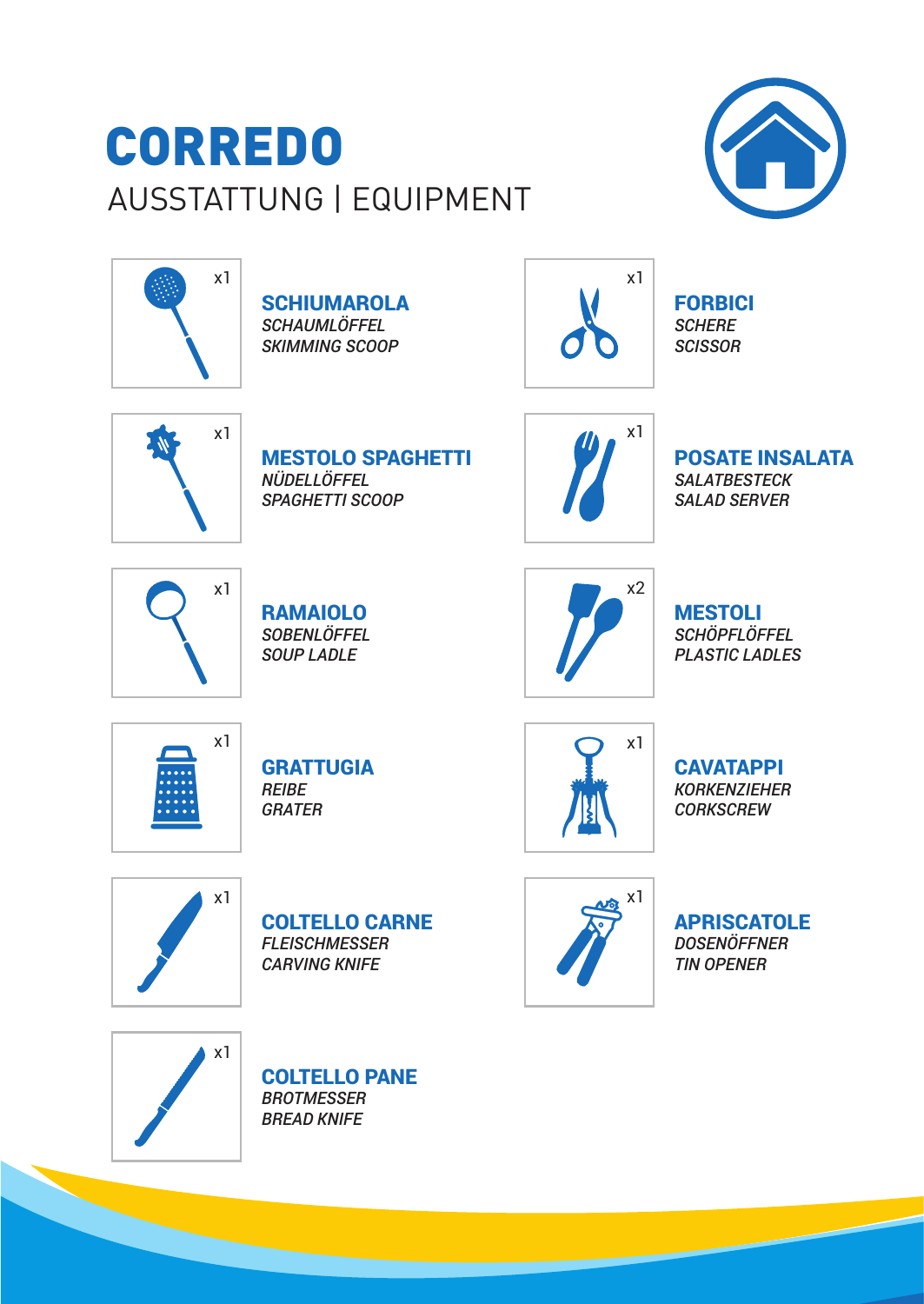

*ITALIENISCHE KAFFEEMASCHINE*

 $x1$  x1

BOLLITORE PER LATTE *MILCHTOPF MILK PAN*



CARAFFA TERMICA *GLASKANNE COOL JUG*

*MOCHA COFFEE POT*

**MOKA** 



CESTINO IN VIMINI *KORB FÜR BROT WICKER BASKET*



FILTRO PER CAFFÈ *KAFFEEFILTER COFFEE FILTER*



**SOTTOPENTOLA** *TOPFUNTERSETZER HEAT-RESISTANT PAD*



**PENTOLE** *TÖPPE COOKING POTS*



PADELLA *PFANNE FRYING PAN*



**TEGAMI** *BRATENTÖPPE*



COPERCHI *TOPFDECKEL LIDS*



 $x1$  x1 PORTA SPAZZOLINO *ZAHNBÜRSTENHALTER TOOTHBRUSH HOLDER*



POSACENERE *ASCHENBECHER ASHTRAY*